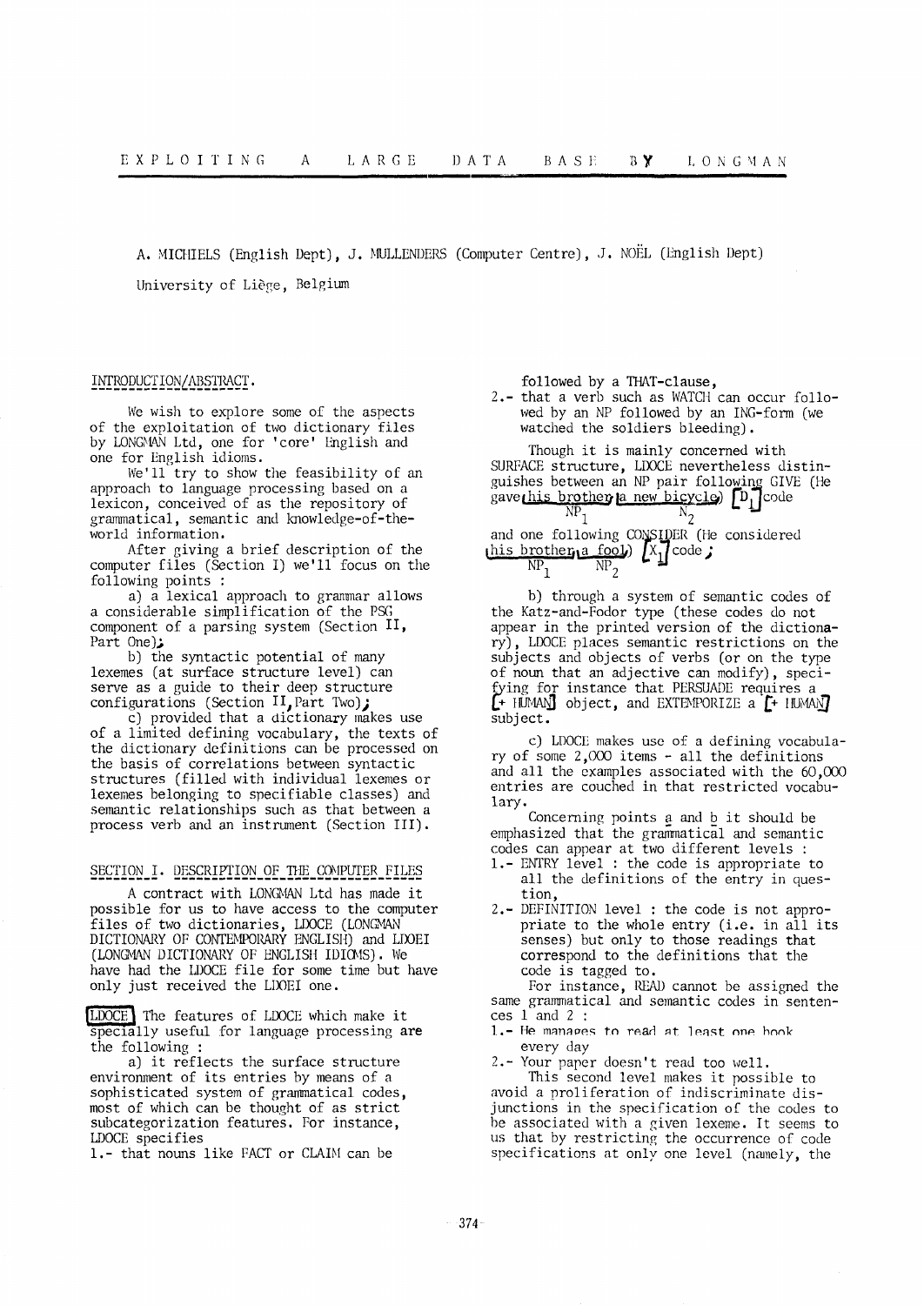HNTRY level), one reduces the predictive power of both grammatical and semantic codes to practically nil in the case of complex entries. On the other hand, the codes that are appropriate at DEFINITION level provide an interesting type of correlation between strict subcategorization and selection rules on the one hand and choice of appropriate reading on the other : such a type of correlation is bound to prove very useful for machine translation purposes.

**LDOEI** Owing to the use of the same defining vocabulary, LDOEI is a natural extension of LDOCE. Whereas the latter merely lists the idiomatic phrases under the relevant headwords, LDOEI gives the information necessary for recognizing and generating all the syntactic and morphological variants of each idiom. To give only one example, in the entry "TELL ° I WHERE TO GET OFF  $\lfloor V \rfloor$ : Pass 2 $\lfloor$  the sign  $\lceil V \rceil$  indicates that TELL admits of morphological variation in this phrase, I specifies the place of the indirect object (which does not belong to the idiomatic phrase as such) and the grammatical note  $\lfloor V \rfloor$ : Pass 2J informs the user that the syntactic value of the whole phrase is verbal (i. e. that it functions as a VP) and that the passive is to be formed by selecting the indirect object as subject ("He was told where to get off").

# (LONGMAN LEXICON)

This forthcoming thesaurus is also designed to tie in with LDOCE, of which it is partly a by-product. As Section III will make clear, our analysis of LDOCE definitions will have to rely on a thesaurus, but we do not know yet whether LOLEX will be available in machine-readable form.

## SECTION II. TOWARDS A SEMANTICALLY ENRICHED SURFACE PARSER BASED ON LDOCE

#### I.- A\_lexically\_based\_syntax.

It stands to reason that automatic parsing programmes have to have access to at least two linguistic components : a grammar and a lexicon.

In most systems that we know something about, the grammar is a good deal more sophisticated than the lexicon. The latter includes only a small sub-part of the total lexicon for the language under study, while the grammar takes care of a large proportion of the basic grammatical structures.

We would like to explore a diametrically opposed approach : our starting-point is a sophisticated lexicon for core English and our aim is to make maximum use of the information it contains to keep our grammar within strict bounds.

An obvious first step in developing a parser based on LDOCE is to write algorithms that translate the various grammatical codes into scanning procedures . Most of these algorithms are fairly straightforward and have already been written. What we would like to focus on here is the simplification of the categorial component that such a lexically based syntax permits. Consider 3 :

3. The claim that he has succeeded is patently false. Since there is a code (namely, 5 ) that stipulates whether an element (in this case, a countable noun coded C - the whole code is therefore  $[\mathbf{\mathsf{C}}_{\mathsf{c}}]$  can be followed by a THAT-clause, we will~not attempt to account for THAT-clauses via rewrite rules for the category NP, i. e. we won't have such a rule as :  $NP \longrightarrow NP$  THAT S

Naturally enough, there is no LDOCE code stipulating that a noun can be followed by a relative clause (such a code would be meaningless since virtually all nouns can have a relative clause - if not a restrictive, then at least an appositive one - tagged on their right). We will therefore have to include relative clauses somewhere in our rewrite rules for the category NP. Here too, however, the lexical approach to syntax can prove useful. To show this, let us first define a CONCATENATION as a string every member of which is tied to some other by means of a LDOCE grammatical code (it requires the other member for the satisfaction of its code or it serves to satisfy the other member's code). The concept of CONCATENATION can be equated with that of CLAUSE if it is extended to cover :

i.- free elements, i, e. elements which are not bound to one particular word or phrase inside the clause (both sentential adjuncts and linking words such as conjunctions would fall into this category).

2.- a subject role, i. e. the creation of a link between a tensed V (the starting-point for the concatenation - see below) and an NP to be found on its right or on its left. We have already looked into the mechanisms

of tensed V searches and subject role assignments and we have found that various properties of English make the task of algorithmizing these mechanisms less formidable then it appears at first  $\text{gight.}$  The most prominent among these properties are the following : I.- the conditions of use of the auxiliary DO;

- 2.- the fact that only tensed Vs require a subject;
- 3.- the fact that only the first (i. e. leftmost) member of a verbal group can bear tense;
- 4.- the fact that it must bear tense;
- S.- the morphological contrast between verb and noun with respect to number (- S marks singular verbs but plural nouns).

Turning now to relative clauses, we see that we can characterize them with great ease : a relative clause is a concatenation that opens with a relative phrase (one of whose realizations is  $\emptyset$  and another the multi-purpose word THAT, so that a recognition procedure based on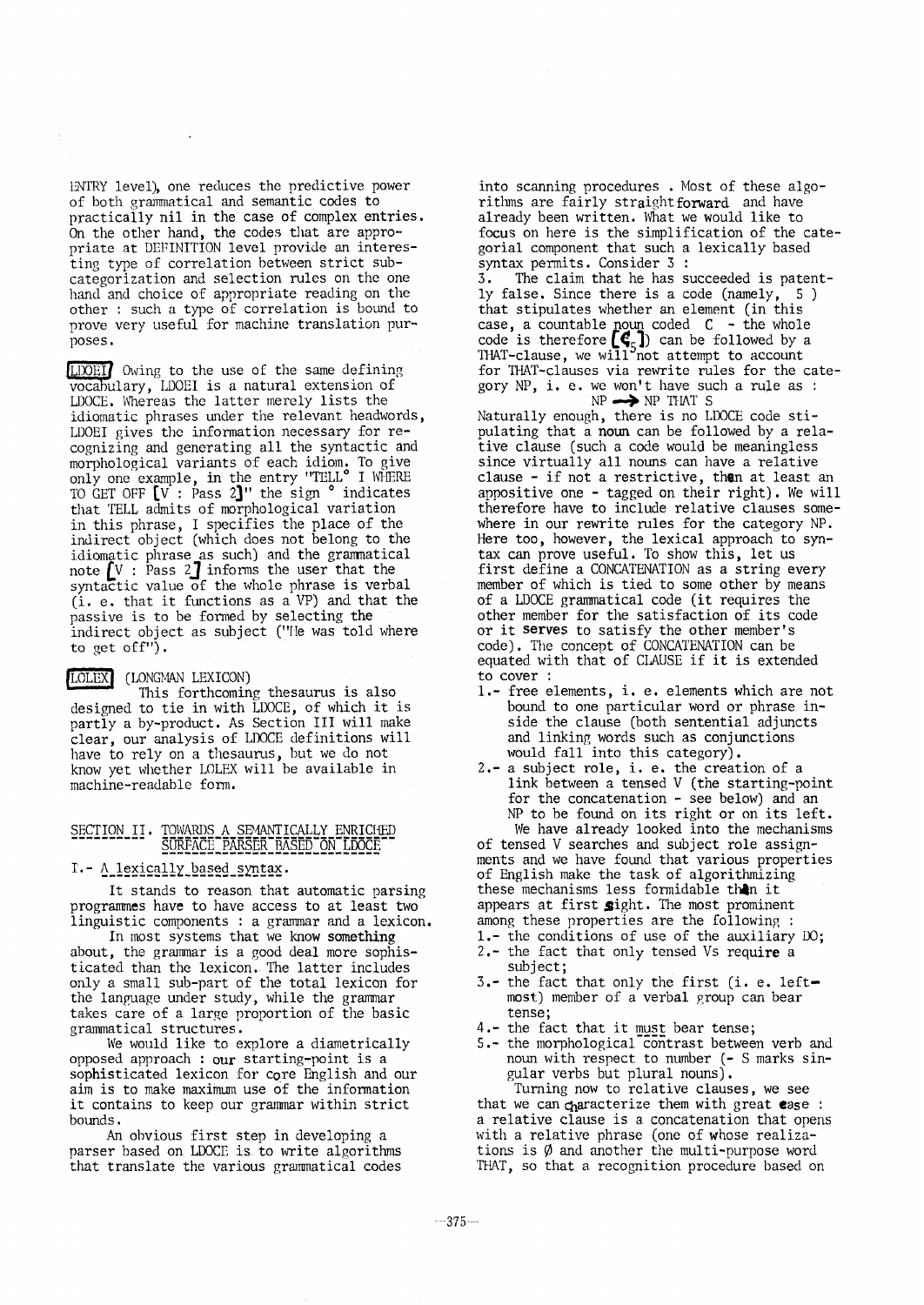the occurrence of particular morphemes is bound to fail in some cases) and that misses an NP (it is this second property that has to be regarded as essential).

The readers who are familiar with Hudson 1976 will have realized that the approach advocated here is nearer to Hudson's version of systemic grammar than to transformational grammar : we make full use of sister-dependencies, starting with the tensed V, which we believe to provide the best entry-point into the network of relationships woven by the various codebearing elements in a sentence.

#### II.- Deep\_structure\_configurations.

It is obvious that our parser will have to be able to :

- I.- recognize the situations in which the basic order of the constituents (i. e. the one stipulated in the scanning procedures associated with the grammatical codes) is disrupted under the effect of transformations such as PASSIVIZATION, TOPICALIZATION, RELATIVE CLAUSE FORMATION, GAPPING,  $\ldots$ )
- 2.- keep track of the constituents that have been moved.

We do not intend to deal with these points here but we would like to stress that the problems for RECOGNITION are very different from those for GENERATION. RAISING and EQUI, for instance, are rather formidable and problem-ridden rules from the point of view of generation but we shall argue that we do not need their counterparts for recognition purposes. We shall illustrate this point by looking at verb complementation - at the same time we will show that the syntactic potential of a verb can be used as a guide to its deep structure configuration.

In a VP the SYNTACTIC head is always the first, i. e. tensed verb. As we have seen, the way the parser builds up concatenations reflects this property. As for the SEMANTIC head, it is very often another verb than the first one. This, however, does not matter in so far as the auxiliaries and semi-auxiliaries (HAPPEN, SEEM, ...) do not have any semantic code associated with them and can therefore be regarded as semantically transparent : they have no effect whatsoever on the pains that the semantic component will be called on to examine for compatibility. Consider such a sentence as4 :

4.- My father seems to have been reading too many strips.

The starting-point for building the concatenation would be the tensed  $V$ , i. e. SEEMS : the concatenation would be allowed to grow both to the left (assigrunent of subject role to the NP 'my father') and to the right : he\_appropriate syntactic code for SEEMS is 3J here (i. e. followed by an infinitive with TO) :  $\sim$ 

Subject  $NP$  seems to have

SEEM is not coded semantically, so that the semantic component would not be called on at this stage. In the next step, IIAVE would be examined and its  $\Box$  8) code seen to be applicable  $~\left(\!\!\left[ \text{I} \right]\right.$  specifies that the code-bearing  $~$ element be followed by an EN-form) so that a new sister dependency would be established :

| My father seems to have been 1                                         |
|------------------------------------------------------------------------|
| Satisfies [I 8] code of HAVE<br>In similar fashion, BEEN would have an |
| $\left[13\right]$ code (i.e. + ING-form) satisfied by                  |
| READING :<br>My father seems to have been reading                      |

Neither HAVE nor BE are semantically coded with respect to the definitions that have been chosen onYDasis of the grammatical codes that are satisfied in the sentence  $\sim$  READING on the other hand, will be coded syntactically (it requires one NP as object-code  $\lfloor \frac{n}{2} \rfloor$  ) and semantically (it requires a  $~\uplus~$  HUMAN] subject). Since SEEM, HAVE and BEEN are semantically transparent, the semantic component will examine the pair My father and reading and find them to be compatible as a subject-verb configuration. But how does the parser know that my father is the subject of reading ? A very simple-minded rule states that there is no change in subject in a verbal complex as long as there is no interrupting NP; if there is one, it is to be regarded as the subject of the following verb(s) :

|  | -------- |  | .              |  |
|--|----------|--|----------------|--|
|  |          |  | I want to read |  |

- $I$  started to read  $\Box$  subject of READ I happened to be reading
- I want  $\gamma$ ou to read
- I saw you reading  $\rightarrow$ you subject of READ I made you read

This rule admits of at least one exception, namely PROMISE :

I promised you to read (I subject of READ in spite of interrupting YOU).

Another problem relating to deep structure configurations is that of determining, in

 $V + NP + J (TO) + INFINITE I$  $+$  ING-FORM  $-$ 

structures, whether the NP is to be regarded as the object of the V or not (contrast 'I want him to go' with 'I persuaded him to go').

Instead of going into each deep structure distinction that can be drawn within the field of verb complementation, we will show that the verb classes which Akmajian and Heny 1975 (p. 364 and fell.) find it necessary to set up in their introduction to transformational grammar to account for deep structure distinctions (Figure i) can be held apart on the basis of their surface structure potential as captured in their LDOCE grammatical codes.

Figure 1

Akmajian and Heny's verb classes See appendix I .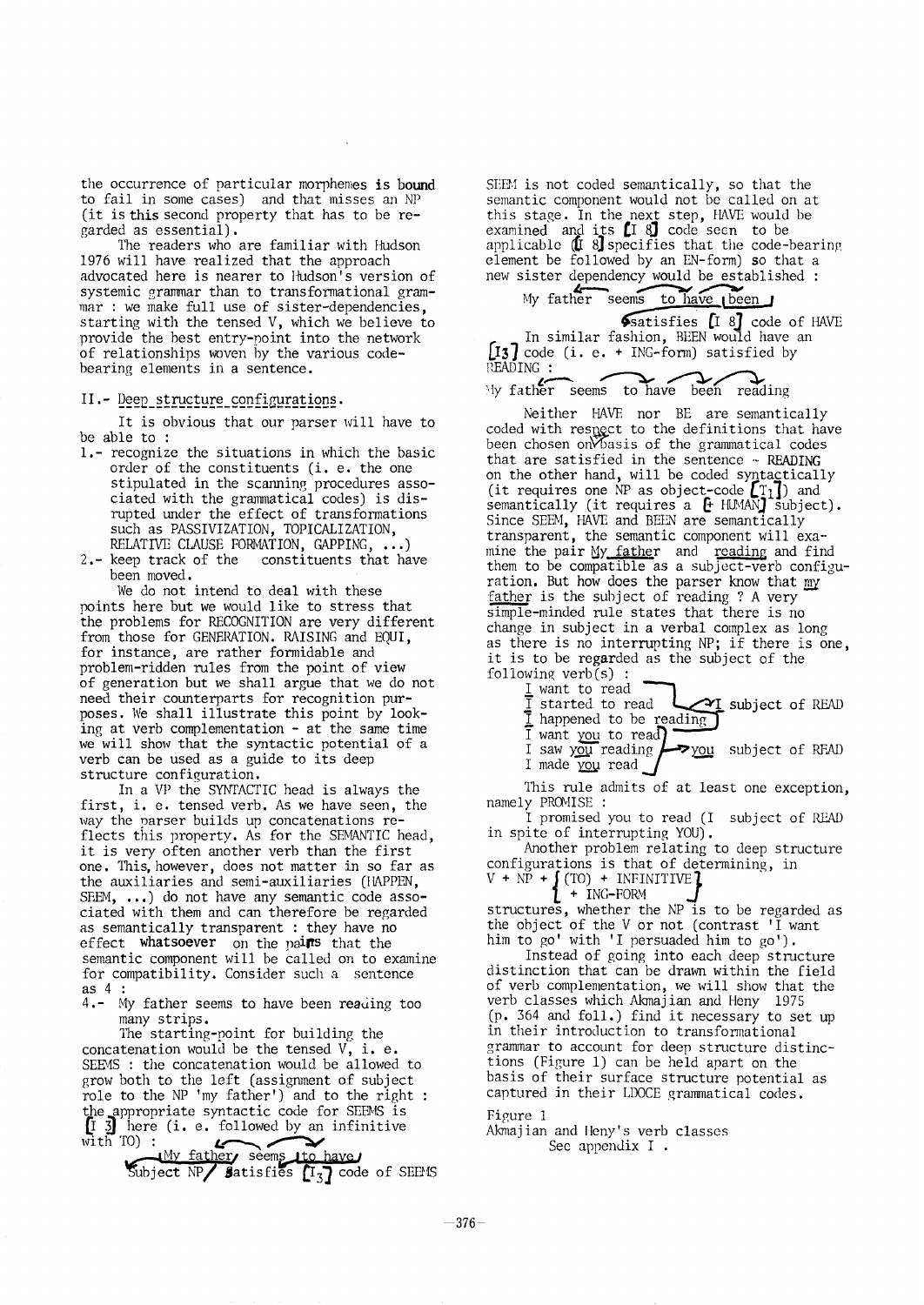The raised numbers on the features in the matrix below refer to the following list of test sentences :

I. I want to go

- 2. I want him to go
- 3. a) ? I want that he should go b) \* I want that he goes 4. \* I persuaded to go 5. I persuaded him to go 6. \* I persuaded that he went 7. \* I believe to have gone 8. I believe him to have gone 9. I believe that he has gone 10. I failed to go 11. \* I failed him to go
- 12. \* I failed that he went

i

| CLASS NUM-<br>$BER + ONE$         |                  | CODES            |                  |
|-----------------------------------|------------------|------------------|------------------|
| <b>TYPICAL</b><br><b>EXPONENT</b> | $T_2/T_3$        | $V_2/X$ (to be)  | $\mathrm{T_{c}}$ |
| : WANT<br>Τ                       | $+$ <sup>'</sup> | $+^2$            |                  |
| $:$ PER-<br>II<br><b>SUADE</b>    | 4                | $+$ <sup>5</sup> | $-6$             |
| $III : BE-$<br>LIEVE              |                  | $^{8}$           | $^{9}$           |
| <b>FAIL</b><br>ΤV<br>÷            | $+10$            | 11               | -12              |

The NP following the verb is its deep object only in the case of Class II verbs (I persuaded him to go  $\Longrightarrow$ I persuaded him); there is no NP in Class IV (\* I failed him to go) and the NP is not the object in Class I or in Class III (I want him to go  $\Rightarrow$ I want him; I believe him to have gone  $\Rightarrow$ I believe him) .

As for PROMISE (not discussed in Akmajian and Heny 1975) it could be defined by means of the following feature row : +  $T_3$ , +  $T_5$ , +  $V_3$  :

I promised to go  $(T_3)$ 

I promised him to  $\bullet$  (V<sub>3</sub>)

I promised that I would go  $(T_5)$ 

*/* 

The NP between PROMISE and the TO-INFINITIVE is the object (as in the PERSUADE class) but it is not the subject of the infinitive.

SECTION THREE : LDOCE DEFINITIONS : AN IR APPROACH TO SEMANTIC AND KNOWLEDGE-OF-THE-WORLD INFORMATION.

LDOCE definitions convey semantic information in a fairly explicit, but nonformatted, form. Even though all definitions are written in a DEFINING VOCABU-LARY (not to be confused with a BASIC VOCABULARY - see below), no attempt has been made to stick to a limited number of DEFINING FORMULAE. To give an example of what we mean by DEFINING FORMULA, and to anticipate on what will be the main concern of this section, we wish to look at the class of INSTRUMENTS. In theory, it could be agreed by the dictionarymakers that all instruments have to include the phrase "instrument used for Ving" in their definitions. In such a defining formula the word INSTRUMENT would be a DEFINING PRIMITIVE and the predicate USED FOR would be a DEFINING RELATION (in this case, between an instrument and a predicate). Such a kind of formatted definition would be less precise and less exact, but infinitely more usable, than a common type definition. Smith and Maxwell 1973 (p2) point out that in a typical dictionary approximately 50 % of the vocabulary appears in the definitions. LDOCE is a major improvement on such a typical dictionary in that its defining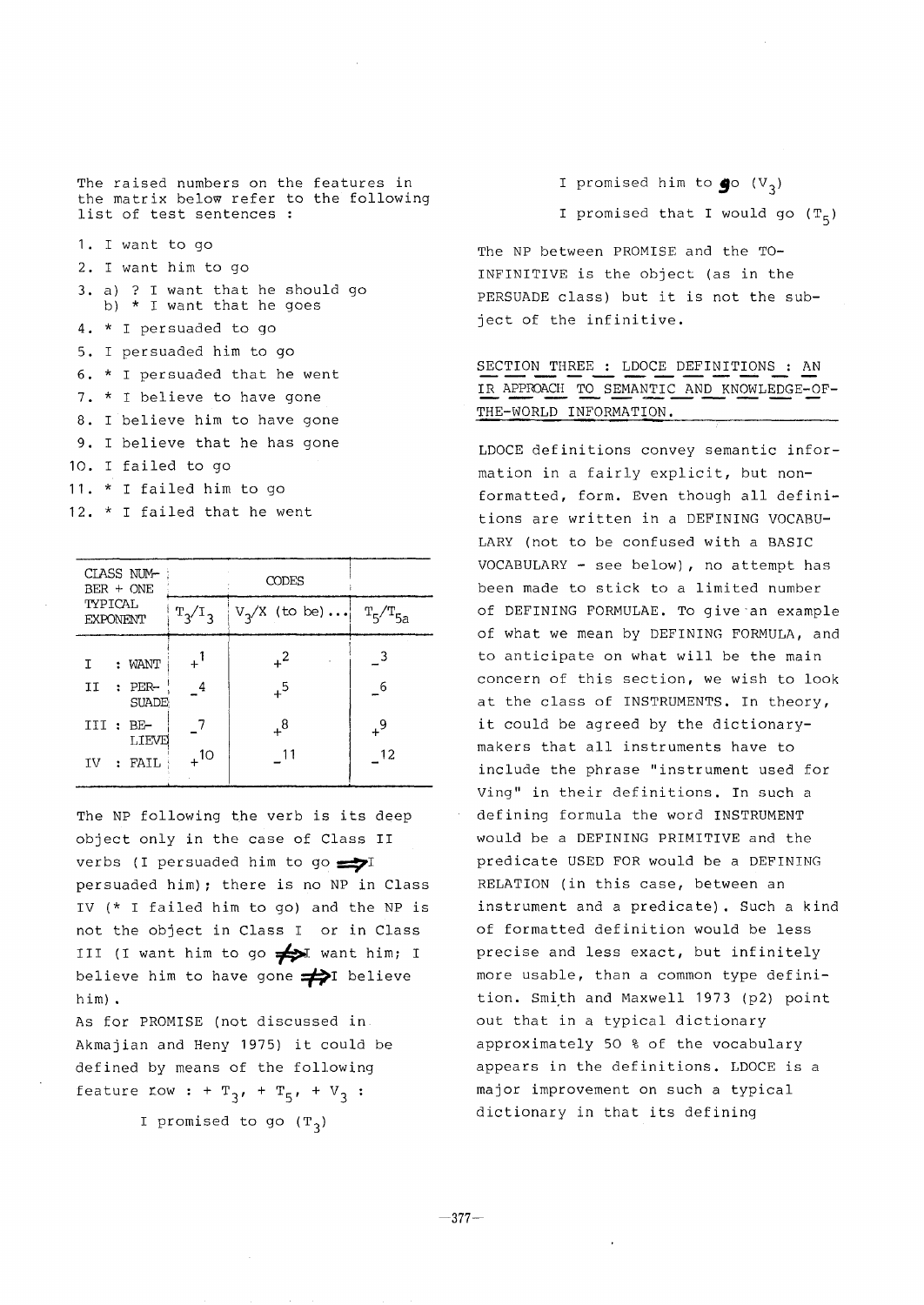vocabulary is restricted to some 2,000 items (used to define some 60,000 entries). My purpose in this section is to reflect on the possibility of turning a significant number of LDOCE definitions into fully formatted ones (i.e. making use of defining formulae).

Consider the sentence :

I saw the man in the park with a telescope

 $\left[\begin{smallmatrix} \text{Woods} & \text{in} & \text{Rustin} & 1973, & p. & 172 \end{smallmatrix}\right]$ The PREFERRED reading is the one that associates 'with a telescope' with the predicate 'saw' rather than with either of the NP heads 'man' or 'park' : 'saw with a telescope' rather than 'man with a telescope' or 'park with a telescope'. If we had available a formatted definition of TELESCOPE ("instrument used for seeing ..."), there would be no problem in a system of preferential semantics : the link between 'saw' and 'telescope' (embodied in the definition of the latter) would lead to the selection of the preferred reading on the basis of the DENSEST MATCH FIRST principle. As a matter of fact, the LDOCE definition for 'telescope' is very nearly what we need :

"a tubelike scientific instrument used for seeing distant objects by making them appear nearer and larger"

A simple matching procedure between our suggested defining formula for instruments and the LDOCE definition for 'telescope' would have been sufficient in this case. The problem, of course, is that there is absolutely no guarantee that the defining formula

will be part of the definition of all instruments. HAMMER, for instance, is defined as :

"a tool with a heavy head for driving nails into wood or for striking things to break them or move them" (Definition I)

No simple procedure will associate INSTRUMENT with HAMMER. The fact that LDOCE makes use of a defining vocabulary, however, ensures that the defining noun (TOOL in this case) is a member of a finite list, namely the LDOCE defining vocabulary itself. One can go a step further and make the hypothesis that the defining noun will belong to a definite subset within the defining vocabulary. One can go through that vocabulary and select the words that could stand for INSTRUMENTS. The subset that this procedure yields can fairly easily be divided into two further groups : on the one hand one finds such general words as TOOL and APPARATUS (note that the latter would not be included in a BASIC VOCABULARY) which could also be used in defining formulae; on the other hand one has to include such specific items as BOAT, BICYCLE and GUN, which are instances of instruments. The second group is of course much more problematic than the first : one has to be concerned with TYPICAL instruments, otherwise all PHYSICAL OBJECTS would have to be included : He hit her with the tail of a dead

snake.

The INSTRUMENT reading of the 'with' phrase is not due to any intrinsic property of either 'tail' or 'snake', but rather to four factors :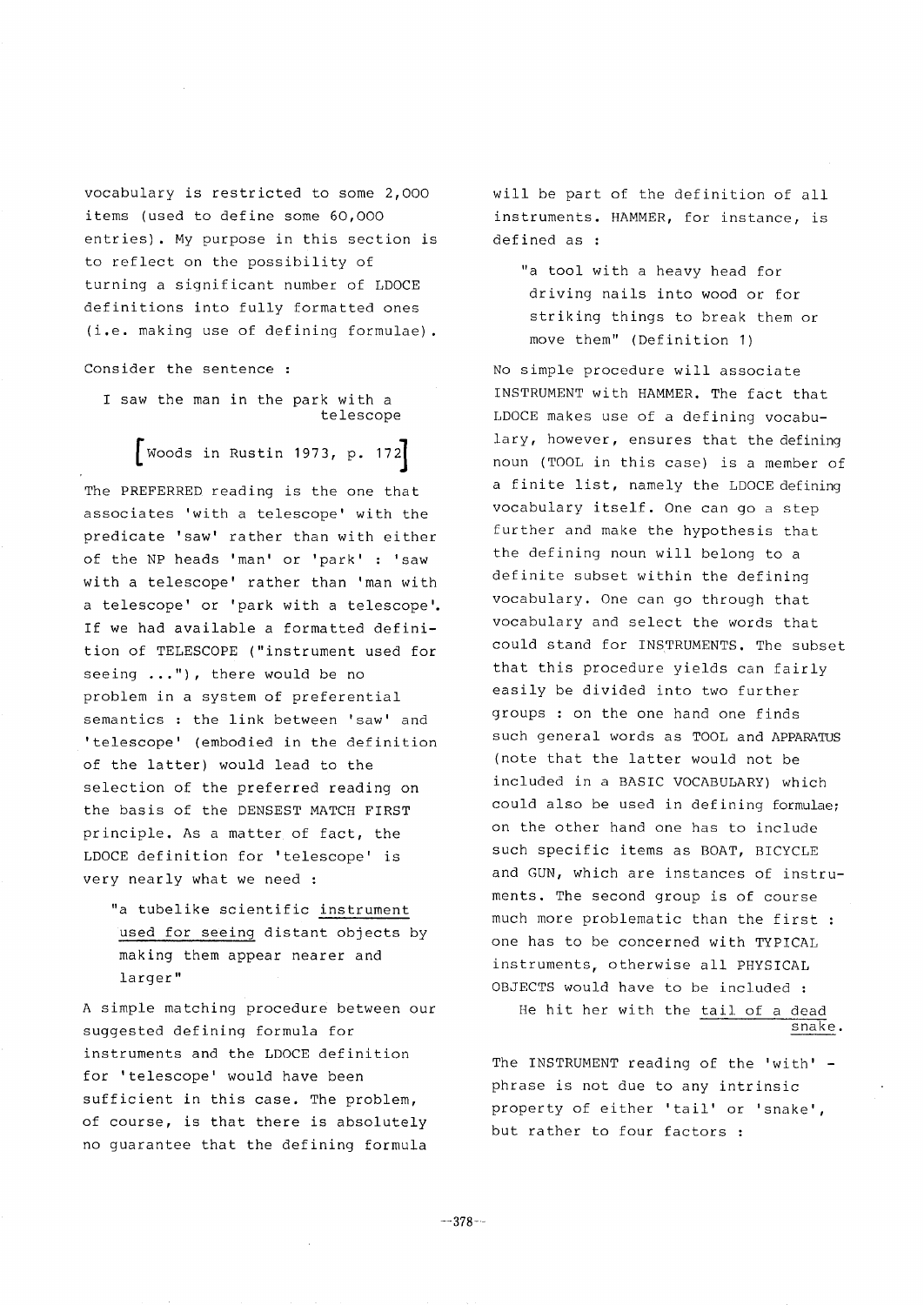- a) WITH often introduces an instrumental adjunct;
- b) the 'with' -phrase in this sentence cannot be read as postmodifying 'her';
- c) it cannot be read as an accompaniment adjunct for 'he' either;
- d) the predicate 'hit' can take an instrumental adjunct.

The reader will have noticed that factors a, c and d also apply - mutatis mutandis - to the example involving the predicate SEE. This, however, does not imply that the link between TELESCOPE and SEE was of no use in preferring the instrument reading for the 'with' -phrase - note that 'with a telescope' COULD postmodify the NP heads 'man' and 'park'; besides, even if it could not, we would still have to find a way of telling the system and this task may well prove considerably more formidable than that of associating instruments and predicates.

The following items in the LDOCE defining vocabulary could be regarded as making up the subset for the concept INSTRUMENT :

#### GROUP I

apparatus instrument machine machinery means organ tool

## GROUR II

arm [R] arms  $R^{\dagger}$ army arrow axe beak

| GROUP II                                                                                                                                                                                                                                                                                                               | (continued)                                                                                                                                                                                                                                                                               |                                                                                                                                                                                                                                                                                                                                                                |
|------------------------------------------------------------------------------------------------------------------------------------------------------------------------------------------------------------------------------------------------------------------------------------------------------------------------|-------------------------------------------------------------------------------------------------------------------------------------------------------------------------------------------------------------------------------------------------------------------------------------------|----------------------------------------------------------------------------------------------------------------------------------------------------------------------------------------------------------------------------------------------------------------------------------------------------------------------------------------------------------------|
| belt<br>bicycle<br>boat<br>boot<br>brain<br>brick<br>bridge<br>brush<br>bullet<br>bus<br>button<br>camera<br>candle<br>car<br>card<br>cart<br>chain<br>coin<br>comb<br>control<br>$\mathbb{R}$<br>cover<br>curtain<br>drum<br>$\left[\mathbb{R}\right]$<br>engine<br>factory<br>fence<br>fork<br>qate<br>gift<br>glass | qun<br>hammer<br>hand<br>[R]<br>handle<br>[R]<br>hook<br>key<br>knife<br>knot<br>ladder<br>lamp<br>law<br>letter<br>map<br>mat<br>medicine<br>message<br>microscope<br>mirror<br>motor<br>[R]<br>nail<br>needle<br>network<br>pan<br>pen<br>pin<br>plane<br>poison<br>pole<br>post<br>pot | prayer<br>proof<br>pump<br>radio<br>railway<br>road<br>rod<br>roof<br>rope<br>sail<br>scales<br>scissors<br>screw<br>[R]<br>servant<br>shield<br>shoe<br>sign<br>signal<br>[R]<br>slave<br>spade<br>spring<br>stairs<br>stone<br>string<br>support<br>sword<br>system<br>taxi<br>telephone<br>telegram<br>telegraph<br>television<br>thread<br>thumb<br>ticket |

# NOTES

- I. For all items in both groups, POS (Part of Speech) = n
- 2. All items in Group I except MEANS, which is itself a head - appear under the head TOOL in Roget's Thesaurus.

tooth train trap vehicle weapon [R]  $\overline{\text{wheel}}$ whip whistle

3. In Group II the items followed by [R] occur in Roget's Thesaurus under the head TOOL.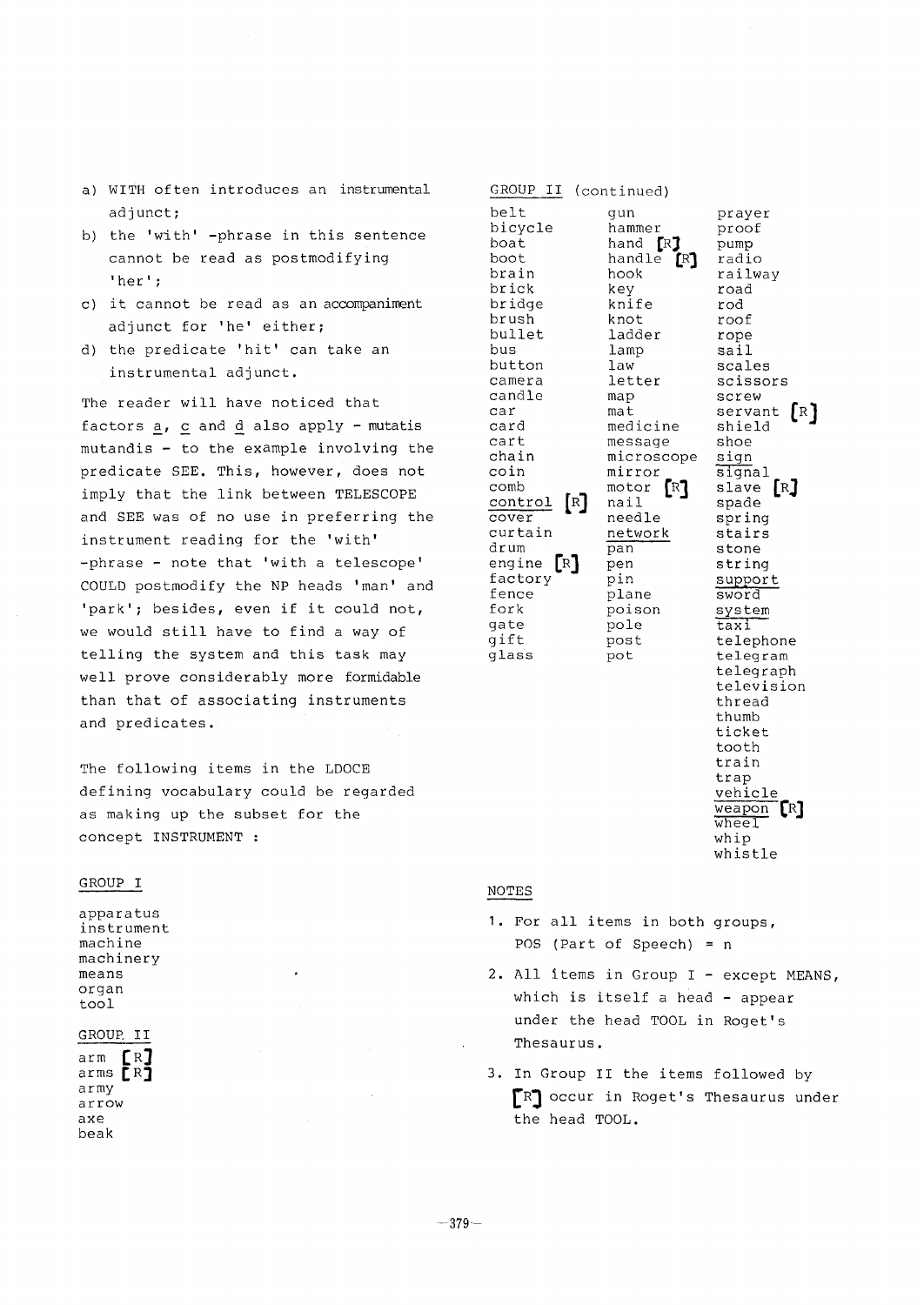4. The underlined items in Group II are more general and could perhaps be singled out in a third group, intermediate between I and II.

Obviously, the lists as such are not sufficient for our purpose : words such as SPRING and MEDICINE are not relevant to the INSTRUMENT concept in some of their most frequent uses - for our purposes the defining vocabulary should not have been limited to a list of LEXICAL ITEMS; in case of polysemic words, numbers should have been added to make clear which definitions were to be associated with the defining word : SPRING 1 (= a source), 2 (= a season),  $4 (=$  elasticity), 5 (= an active healthy quality) and  $6$  (= an act of springing), are not relevant to the INSTRUMENT concept. Since - in theory the noun SPRING can be used with all six meanings in LDOCE definitions, its inclusion in our list is liable to prove detrimental : it can lead the system to associate the INSTRUMENT concept with a defining word that has nothing to do with instrumentality.

Going back to the LDOCE definition for HAMMER, we realize that the algorithm that will associate instruments and predicates will have to take into account, not only the Ving form (in the formula 'for Ving'), but also its object; otherwise a hammer is going to be thought of as a kind of vehicle : **Compare** 

a tool ... for driving  $DRIVE^1$  2/3 in LDOCE with

a tool ... for driving  $DRIVE$ <sup>1</sup> 5/6 in LDOCE nails

A second difficulty that we must face up to is that there may be no defining NOUN, but an all-purpose indefinite such as SOMETHING or ANYTHING. In that case, however, the INSTRUMENT concept is likely to be expressed somewhere else in the definitions, by means of (USED) FOR Ving, for instance. This last point leads us to an examination of the various ways in which the link between instrument and predicate can be conveyed; the existence of a defining vocabulary is a help but the range of SYNTACTIC possibles remains enormous; however, there is something that could be called the LEXICOGRAPHICAL TRADITION and familiarity with that tradition can help cut down on the number of possible formulae - the following stand a good chance of being rather heavily used :



Obviously, processing LDOCE definitions is a lot of work in terms of the necessary algorithms and in terms of the sheer volume of language data to be scrutinized. We suggest that a useful approach is provided by IR (Information Retrieval) techniques as embodied in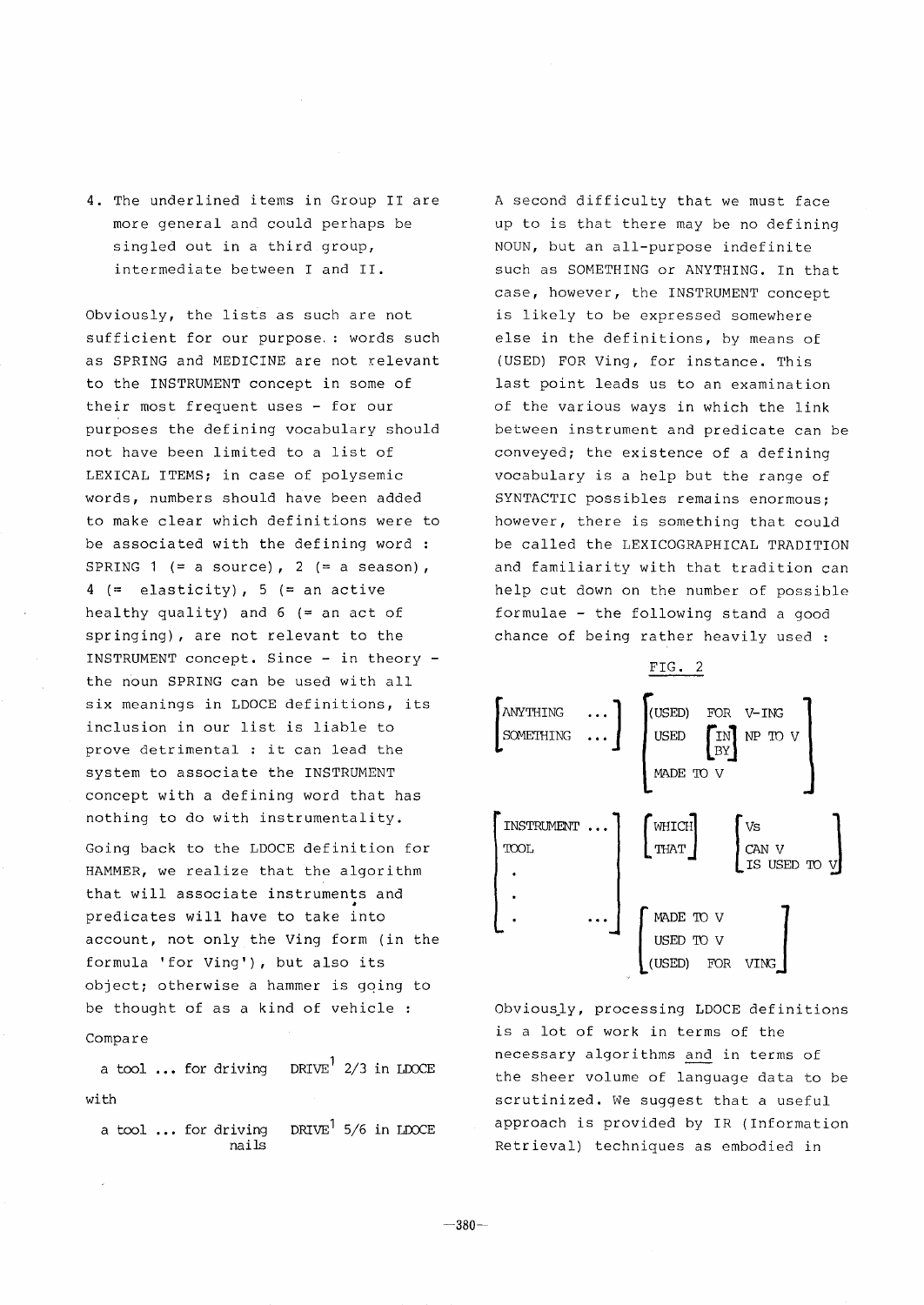the IBM system known as STAIRS. STAIRS processes various objects, which can be worked into the following hierarchy :

> DOCUMENTS (TOP) PARAGRAPHS **/**  SENTENCES<br>WORDS (BOTTOM)

The various paragraphs of a given document can be assigned labe  $s$ , so that the search within a single document can be oriented. STAIRS provides a number of SEARCH OPERATORS, which will be briefly characterized below. A  $$774.62$  search operator can be used to link any of the following three categories :

- I. word tokens, e.g. DISEASES, APPLIES, COMPUTERIZED, IF;
- 2.a) stems, e.g. RUN-, ANTAGONIZ-, MOTHER- (the use of a character mask enables the system to assign RUNNING RUNS, RUNNER, RUNNERS, etc. to the stem RUN-) and b) lexemes for which STAIRS generates the morphological variants;
- 3. any expression consisting of elements of type I or 2 linked by STAIRS SEARCH OPERATORS (the definition is therefore recursive, and allows any degree of embedding). Let A and B stand for elements belonging to any of the above three types. The operators that STAIRS works with are the following :
	- A ADJ B : A and B occur next to each other and in that order in the document to be retrieved.

| Α                             | SYN                | B            | : A and B are to be re-<br>garded as synonymsfor<br>a given search operation                                          |
|-------------------------------|--------------------|--------------|-----------------------------------------------------------------------------------------------------------------------|
|                               | A WITH             | В            | : A and B occur in the<br>same sentence                                                                               |
|                               | A SAME             | B.           | : A and B occur in the<br>same paragraph                                                                              |
|                               | NOT                | B            | : B doesn't occur in the<br>document to be retrieved                                                                  |
| Α                             | AND                | B            | : both A & B                                                                                                          |
| Α                             | OR                 | $\mathbf{B}$ | : inclusive OR                                                                                                        |
| ∙ A                           | XOR                | B            | : exclusive OR                                                                                                        |
|                               |                    |              | In our system the STAIRS hierarchy would<br>correspond to the following :                                             |
|                               | A. A DOCUMENT      |              | -A HOMOGRAPH (e.g.<br>DOUBT <sup>2</sup> ) or AN ENTRY<br>WITHOUT HOMOGRAPHS<br>(e.g. PONDEROUS) in<br>the LDOCE file |
| $\overline{\phantom{a}}$<br>∽ | <b>DIDIODI</b> DII |              | . <i>. .</i> <del>.</del>                                                                                             |

- B. A PARAGRAPH -a specified FIELD within A, e.g. POS (part of speech), GRAMMATICAL CODE, SEMANTIC CODE, TEXT OF THE DEFINITION,...
- **C. A** SENTENCE -any sentence included in the text of a given definition
- D. A WORD -the various words within a definition or the various codes and POS within a code field or a POS field.

It will be apparent that in order to rewrite FIG. 2 as a set of search operations in a STAIRS - like system we need to be able to refer to specified morphological analyses. Moreover, V and NP are neither word tokens nor stems : they refer to categories (respectively lexical and phrase structure) and we will have to extend the possibilities of the system so that such categories can be included in the expressions guiding the search and retrieval operations. Phrase structure categories are a hard nut to crack, and we will probably have to do without them in a first stage, but lexical categories such as V can be housed in a STAIRS - like system : a V is the name of any document that includes V among its POS - paragraph.

Leaving aside the reference to NPs, FIG. 2 can be rewritten as a complex STAIRS - like search operation with six levels. The embedding of STAIRS expressions within STAIRS expressions gives rise to the use of labels such as